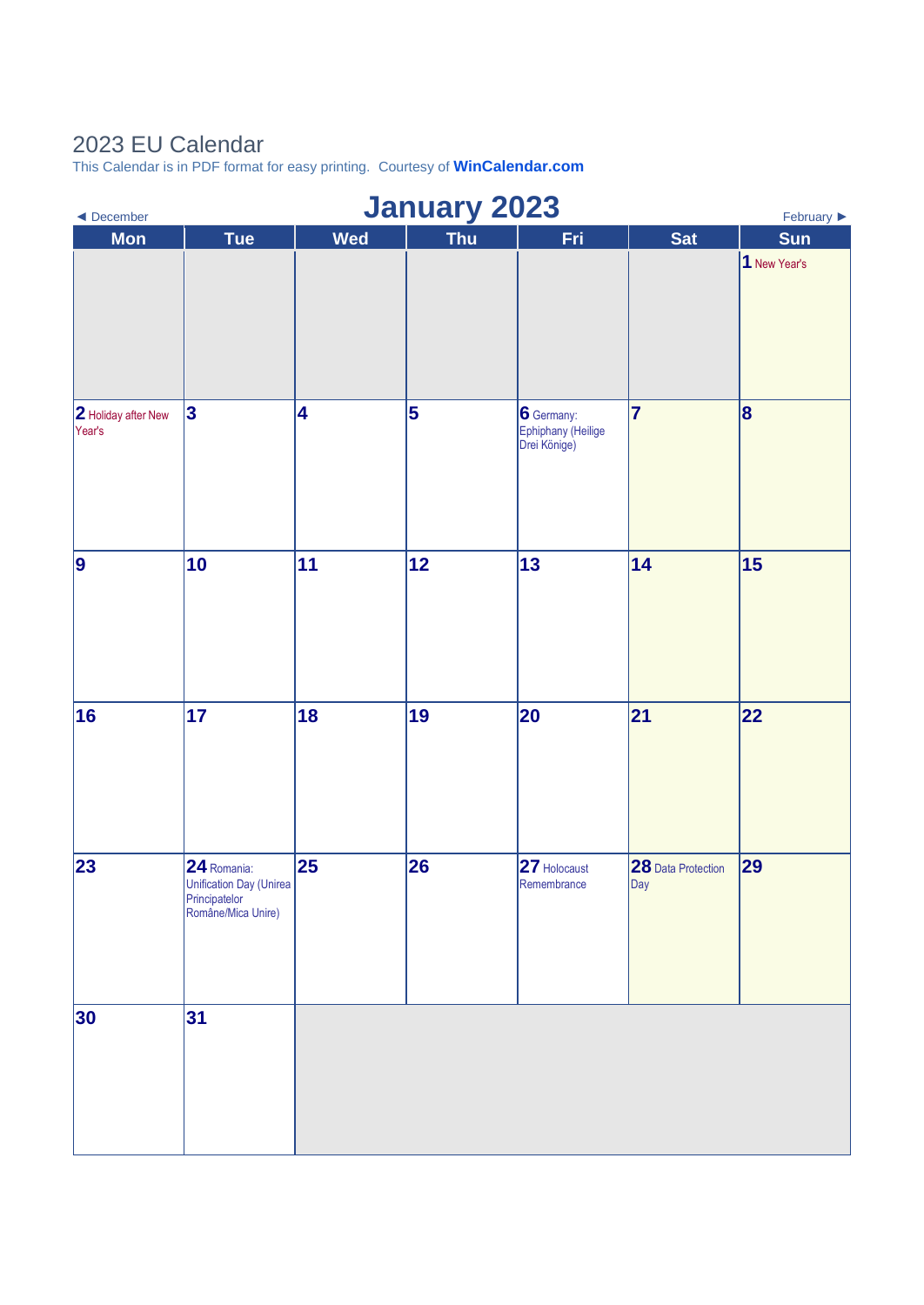| <b>February 2023</b><br>March $\blacktriangleright$<br>◀ January |            |                                                                                                         |                                                                                                            |                                                                             |            |     |  |
|------------------------------------------------------------------|------------|---------------------------------------------------------------------------------------------------------|------------------------------------------------------------------------------------------------------------|-----------------------------------------------------------------------------|------------|-----|--|
| <b>Mon</b>                                                       | <b>Tue</b> | <b>Wed</b>                                                                                              | <b>Thu</b>                                                                                                 | Fri                                                                         | <b>Sat</b> | Sun |  |
|                                                                  |            | 1                                                                                                       | $ 2\rangle$                                                                                                | $\overline{\mathbf{3}}$                                                     | 4          | 5   |  |
| $\vert 6 \vert$                                                  | 7          | 8 Slovenia: Slovenian 9<br><b>Cultural Holiday</b><br>(Prešernov dan,<br>slovenski kulturni<br>praznik) |                                                                                                            | 10 Malta: Feast of St 11<br>Paul's Shipwreck<br>(Nawfraġju ta' San<br>Pawl) |            | 12  |  |
| 13                                                               | 14         | 15                                                                                                      | 16 Lithuania: Day of<br>Restoration of the<br>State of Lithuania<br>(Lietuvos valstybės<br>atkūrimo diena) | 17                                                                          | 18         | 19  |  |
| 20                                                               | 21         | 22                                                                                                      | 23                                                                                                         | 24 Estonia:<br>Independence Day<br>(Eesti Vabariigi<br>aastapäev)           | 25         | 26  |  |
| 27 Cyprus: Clean<br>Monday (Καθαρά<br>Δευτέρα)                   | 28         |                                                                                                         |                                                                                                            |                                                                             |            |     |  |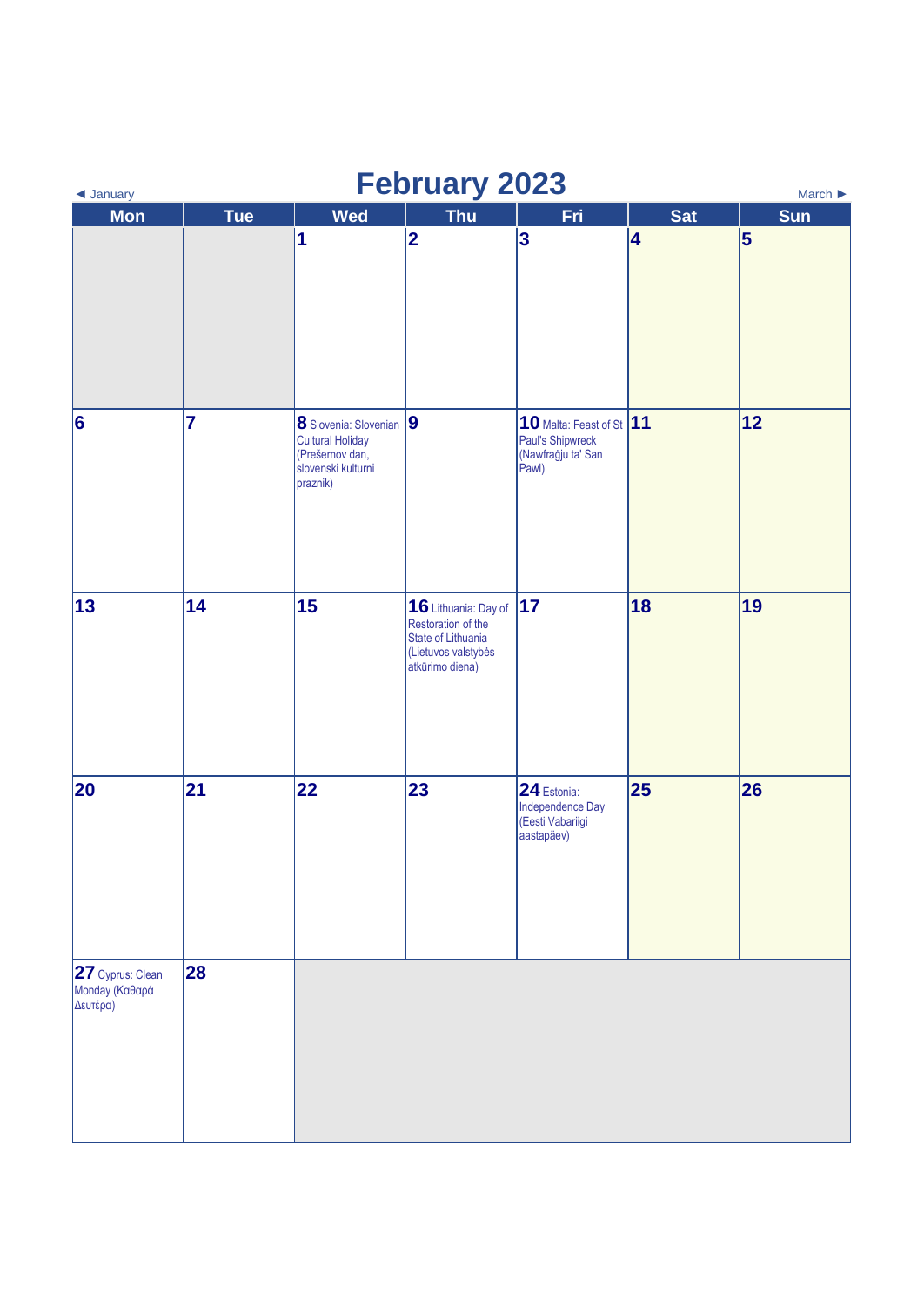| <b>March 2023</b><br>◀ February<br>April ▶ |                |                                                                   |            |                                                                                                     |                                                                                                                |                                              |  |  |
|--------------------------------------------|----------------|-------------------------------------------------------------------|------------|-----------------------------------------------------------------------------------------------------|----------------------------------------------------------------------------------------------------------------|----------------------------------------------|--|--|
| <b>Mon</b>                                 | <b>Tue</b>     | <b>Wed</b>                                                        | <b>Thu</b> | Fri                                                                                                 | <b>Sat</b>                                                                                                     | Sun                                          |  |  |
|                                            |                | 1                                                                 | 2          | 3 Bulgaria: Liberation 4<br><b>Day</b> (Ден на<br>Освобождението на<br>България от османско<br>иго) |                                                                                                                | 5                                            |  |  |
| $\vert 6 \vert$                            | $\overline{7}$ | 8                                                                 | 9          | 10                                                                                                  | 11 Lithuania: Indep.<br>of Lithuania from the<br>Soviet Union (Lietuvos<br>nepriklausomybės<br>atkūrimo diena) | 12                                           |  |  |
| 13                                         | 14             | 15 Hungary: 1848<br><b>Revolution Memorial</b><br>(Nemzeti ünnep) | 16         | 17 Ireland: St<br>Patrick's Day (Lá<br>Fhéile Pádraig)                                              | 18                                                                                                             | 19 Malta: Feast of St<br>Joseph (San Gużepp) |  |  |
| 20                                         | 21             | 22                                                                | 23         | 24                                                                                                  | 25 Greece:<br>Independence Day<br>(Εικοστή Πέμπτη<br>Μαρτίου)                                                  | 26 Summer Time<br><b>Begins</b>              |  |  |
| 27                                         | 28             | 29                                                                | 30         | 31 Malta: Freedom<br>Day (Jum il-Helsien)                                                           |                                                                                                                |                                              |  |  |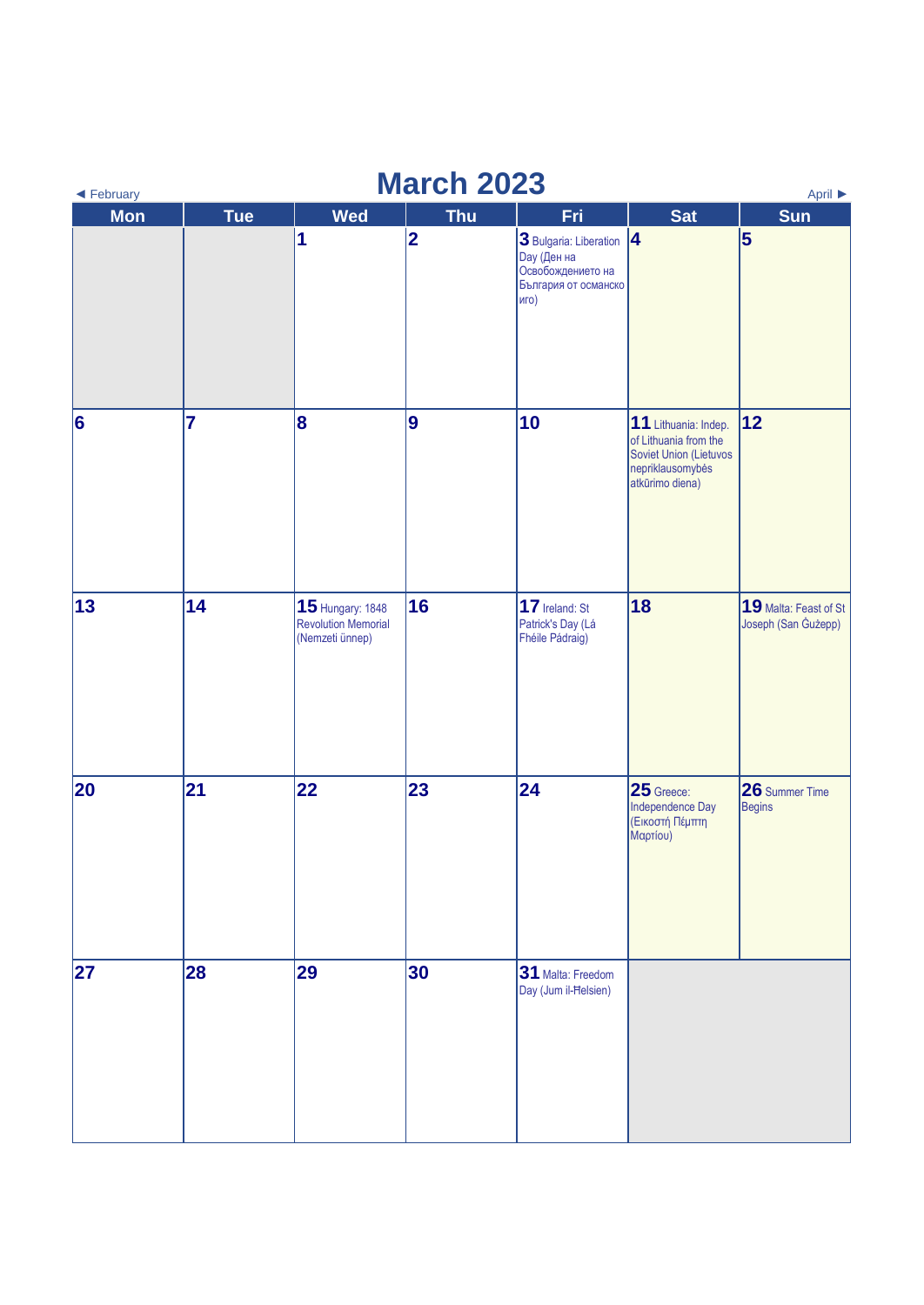| <b>April 2023</b><br>$May \triangleright$<br>$\blacktriangleleft$ March |                                                   |                         |                                                                                       |               |                      |            |  |
|-------------------------------------------------------------------------|---------------------------------------------------|-------------------------|---------------------------------------------------------------------------------------|---------------|----------------------|------------|--|
| <b>Mon</b>                                                              | Tue                                               | <b>Wed</b>              | <b>Thu</b>                                                                            | Fri           | <b>Sat</b>           | <b>Sun</b> |  |
|                                                                         |                                                   |                         |                                                                                       |               | 1 Cyprus: Nat'l. Day | 2          |  |
| $\vert 3 \vert$                                                         | 4                                                 | $\overline{\mathbf{5}}$ | 6 Maundy Thursday                                                                     | 7 Good Friday | $\vert 8 \vert$      | 9 Easter   |  |
| 10 Easter Monday                                                        | 11                                                | 12                      | 13                                                                                    | 14            | 15                   | 16         |  |
| 17                                                                      | 18                                                | 19                      | 20                                                                                    | 21            | 22                   | 23         |  |
| 24                                                                      | 25 Portugal:<br>Freedom Day (Dia da<br>Liberdade) | 26                      | 27 Slovenia: Day of<br>Uprising Against<br>Occupation (Dan upora<br>proti okupatorju) | 28            | 29                   | 30         |  |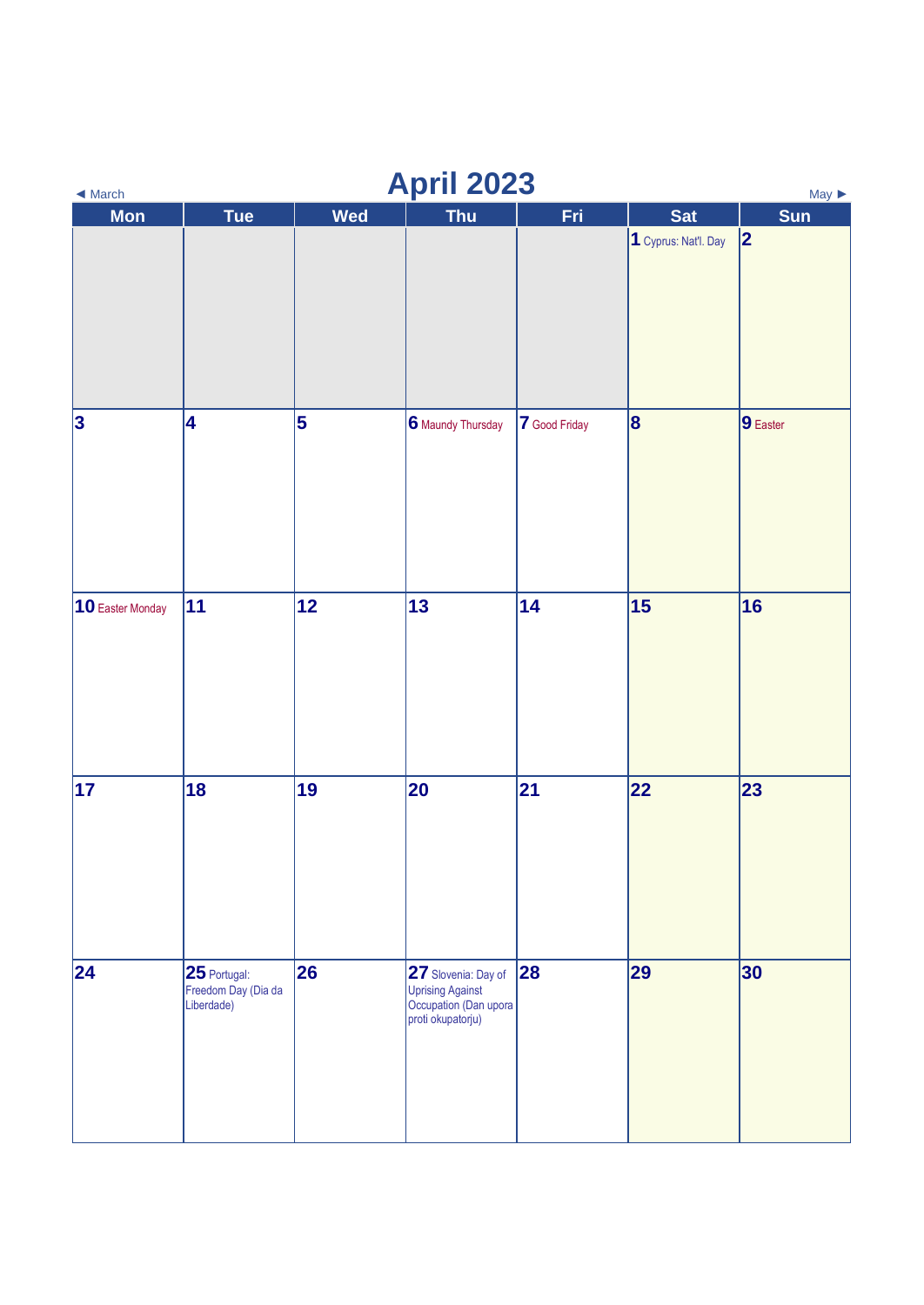## ◄ [April](https://www.wincalendar.com/EU-Calendar/April-2023) **May 2023** [June ►](https://www.wincalendar.com/EU-Calendar/June-2023)

| $\blacktriangleleft$ April                                                                                |                                                  |                                                                                                                           | ---- <b>-</b>                                                                                              |                                                   |                                                                                      | June <b>P</b>                             |
|-----------------------------------------------------------------------------------------------------------|--------------------------------------------------|---------------------------------------------------------------------------------------------------------------------------|------------------------------------------------------------------------------------------------------------|---------------------------------------------------|--------------------------------------------------------------------------------------|-------------------------------------------|
| <b>Mon</b>                                                                                                | <b>Tue</b>                                       | <b>Wed</b>                                                                                                                | <b>Thu</b>                                                                                                 | Fri                                               | <b>Sat</b>                                                                           | <b>Sun</b>                                |
| 1 Convocation of the<br>Constitulvt Assembly of<br>Latvia (Latvijas<br>Satversmes sapulces<br>sasaukšana) | 2                                                | 3 Poland: Constitution<br>Day (Trzeciego Maja)                                                                            | 4 Latvia: Restoration<br>of Independence Day<br>(Latvijas Republikas<br>Neatkarības<br>atjaunošanas diena) | 5 Denmark: Great<br>Prayer Day (Store<br>Bededag) | 6 Bulgaria: St<br>George's (Гергьовден,<br>ден на храбростта и<br>Българската армия) | $\overline{7}$                            |
| 8 Slovakia: Day of<br>Victory over Fascism<br>(Víťazstva nad<br>fašizmom)                                 | 9 Europe Day                                     | 10                                                                                                                        | 11                                                                                                         | 12                                                | 13                                                                                   | 14                                        |
| 15                                                                                                        | 16                                               | 17 Day Against<br>Homophobia                                                                                              | 18 Ascension Day                                                                                           | 19                                                | 20                                                                                   | 21                                        |
| 22                                                                                                        | 23                                               | 24 Bulgaria: St Cyril<br>and Methodius Day<br>(Ден на българската<br>просвета и култура и<br>на славянската<br>писменост) | 25                                                                                                         | 26                                                | 27                                                                                   | 28 Netherlands:<br>Pentecost (Pinksteren) |
| 29 Belgium:<br><b>Pentecost Monday</b><br>(Pinkstermaandag)                                               | 30 Croatia:<br>Statehood Day (Dan<br>državnosti) | 31                                                                                                                        |                                                                                                            |                                                   |                                                                                      |                                           |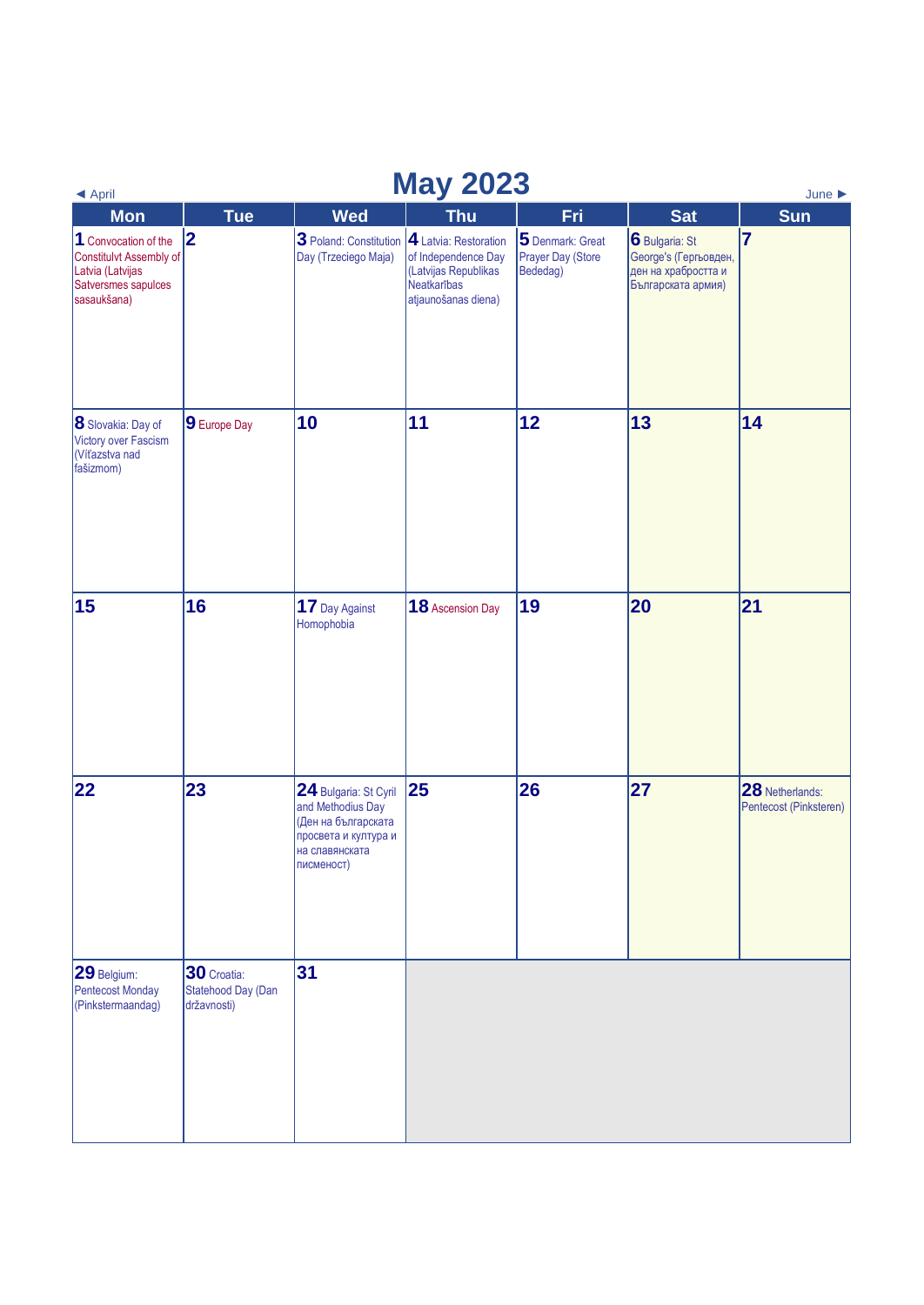| <b>June 2023</b><br>July $\blacktriangleright$<br>$\triangleleft$ May         |                                                |                                        |                                                                                   |                                                      |                                                   |                                                   |  |  |
|-------------------------------------------------------------------------------|------------------------------------------------|----------------------------------------|-----------------------------------------------------------------------------------|------------------------------------------------------|---------------------------------------------------|---------------------------------------------------|--|--|
| Mon                                                                           | <b>Tue</b>                                     | <b>Wed</b>                             | <b>Thu</b>                                                                        | Fri                                                  | <b>Sat</b>                                        | Sun                                               |  |  |
|                                                                               |                                                |                                        | $\overline{\mathbf{1}}$                                                           | 2 Italy: Republic Day<br>(Festa della<br>Repubblica) | 3                                                 | 4                                                 |  |  |
| 5 Denmark:<br><b>Constitution Day of</b><br>Denmark (Danmark<br>Grundlovsdag) | 6 Sweden: Nat'l. Day<br>(Sveriges Nat'l.dagen) | 7 Malta: 7th of June<br>(Sette Giugno) | 8 Primož Trubar Day<br>(Dan Primoža Trubarja)                                     | 9                                                    | 10 Portugal: Portugal 11<br>Day (Dia de Portugal) |                                                   |  |  |
| 12                                                                            | 13                                             | 14 World Blood<br>Donor Day            | 15                                                                                | 16                                                   | 17                                                | 18                                                |  |  |
| 19                                                                            | 20                                             | 21                                     | 22 Croatia: Anti-<br><b>Fascist Struggle Day</b><br>(Dan antifašističke<br>borbe) | 23 Līgo Day Starts<br>(Līgo diena sākas)             | 24 Latvia:<br>Midsummer Day (Jāņi)                | 25 Slovenia:<br>Statehood Day (Dan<br>Državnosti) |  |  |
| 26                                                                            | 27                                             | 28                                     | $ 29$ Malta: Feast of St $ 30$<br>Peter & St Paul (L-<br>Imnarja)                 |                                                      |                                                   |                                                   |  |  |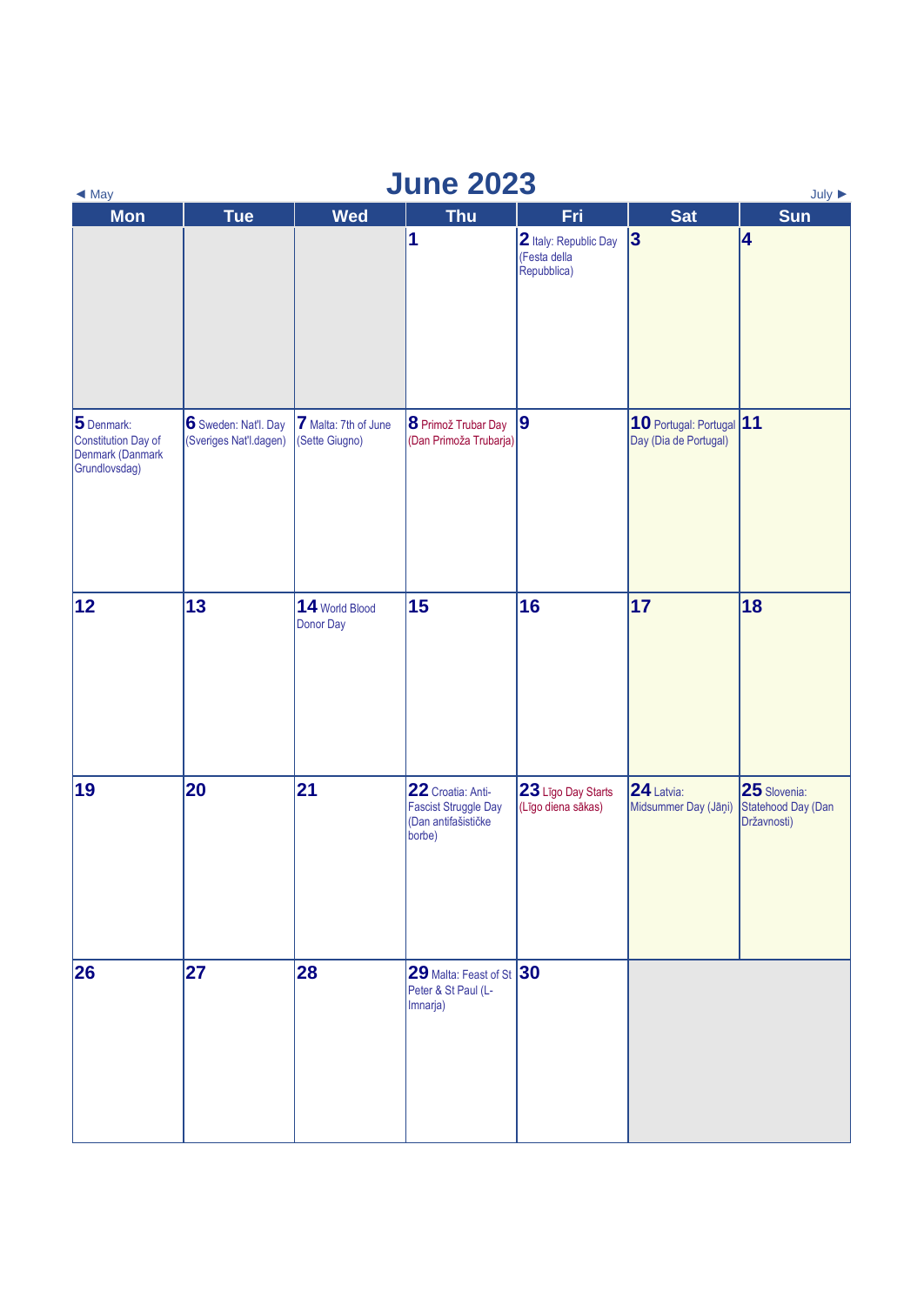| <b>July 2023</b><br>August $\blacktriangleright$<br>$\triangleleft$ June |     |                                                        |                                                                   |                                                                    |                |            |  |  |
|--------------------------------------------------------------------------|-----|--------------------------------------------------------|-------------------------------------------------------------------|--------------------------------------------------------------------|----------------|------------|--|--|
| <b>Mon</b>                                                               | Tue | <b>Wed</b>                                             | Thu                                                               | Fri                                                                | <b>Sat</b>     | <b>Sun</b> |  |  |
|                                                                          |     |                                                        |                                                                   |                                                                    | $\vert$ 1      | 2          |  |  |
| $\vert$ 3                                                                | 4   | $\overline{\mathbf{5}}$                                | $6$ Czech Rep: Jan Hus $ 7 $<br>Day (Upálení mistra<br>Jana Husa) |                                                                    | $ \mathbf{8} $ | 9          |  |  |
| 10                                                                       | 11  | 12 N. Ireland: Batlle<br>of Boyne /<br>Orangemen's Day | $ 13\rangle$                                                      | 14 France: Bastille<br>Day (Fête Nat'l.e / Le<br>quatorze juillet) | 15             | 16         |  |  |
| 17                                                                       | 18  | 19                                                     | 20                                                                | 21 Belgium: Belgian<br>Nat'l. Day (Fête Nat'l.e)                   | 22             | 23         |  |  |
| 24                                                                       | 25  | 26                                                     | 27                                                                | 28                                                                 | 29             | 30         |  |  |
| 31                                                                       |     |                                                        |                                                                   |                                                                    |                |            |  |  |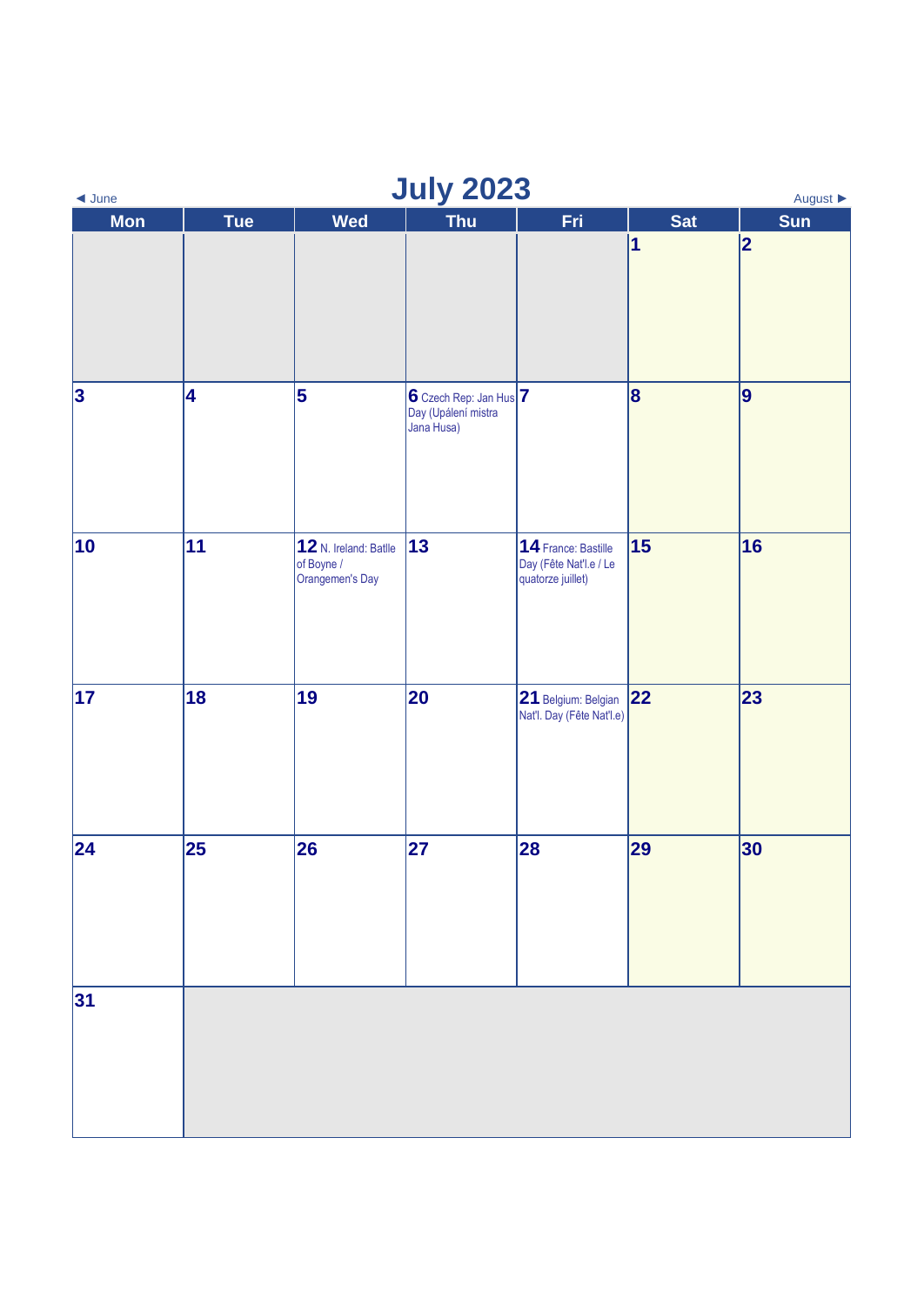| <b>August 2023</b><br>September $\blacktriangleright$<br>$\triangleleft$ July |                                                                                                       |            |                                                                                                                                            |     |                                                                                                                                                                                |                                                                                       |  |  |
|-------------------------------------------------------------------------------|-------------------------------------------------------------------------------------------------------|------------|--------------------------------------------------------------------------------------------------------------------------------------------|-----|--------------------------------------------------------------------------------------------------------------------------------------------------------------------------------|---------------------------------------------------------------------------------------|--|--|
| <b>Mon</b>                                                                    | <b>Tue</b>                                                                                            | <b>Wed</b> | <b>Thu</b>                                                                                                                                 | Fri | <b>Sat</b>                                                                                                                                                                     | <b>Sun</b>                                                                            |  |  |
|                                                                               | 1                                                                                                     | 2          | 3                                                                                                                                          | 4   | $ 5$ Croatia: Victory and $ 6 $<br>Homeland<br>Thanksgiving Day and<br>the Day of Croatian<br>defenders (pobjede i<br>domovinske<br>zahvalnosti i Dan<br>hrvatskih branitelja) |                                                                                       |  |  |
| <b>7</b> Scotland: Summer<br><b>Bank Holiday</b>                              | 8                                                                                                     | 9          | 10                                                                                                                                         | 11  | 12                                                                                                                                                                             | 13                                                                                    |  |  |
| 14                                                                            | 15 Assumption                                                                                         | 16         | 17 Slovsles in<br>Prekmurje<br>Incorporated into the<br>Mother Nation (Slovšle<br>v Prekmurju, Ki So<br>Vključene v Materino<br>Narodnost) | 18  | 19                                                                                                                                                                             | 20 Estonia: Day of<br><b>Restoration of</b><br>Independence<br>(Taasiseseisvumispäev) |  |  |
| 21                                                                            | 22                                                                                                    | 23         | $\overline{24}$                                                                                                                            | 25  | 26                                                                                                                                                                             | 27                                                                                    |  |  |
| 28 UK: Summer<br><b>Bank Holiday</b>                                          | 29 Slovakia: Slovak<br>Nat'l. Uprising<br>Anniversary (Výročie<br>Slovenského<br>národného povstania) | 30         | 31                                                                                                                                         |     |                                                                                                                                                                                |                                                                                       |  |  |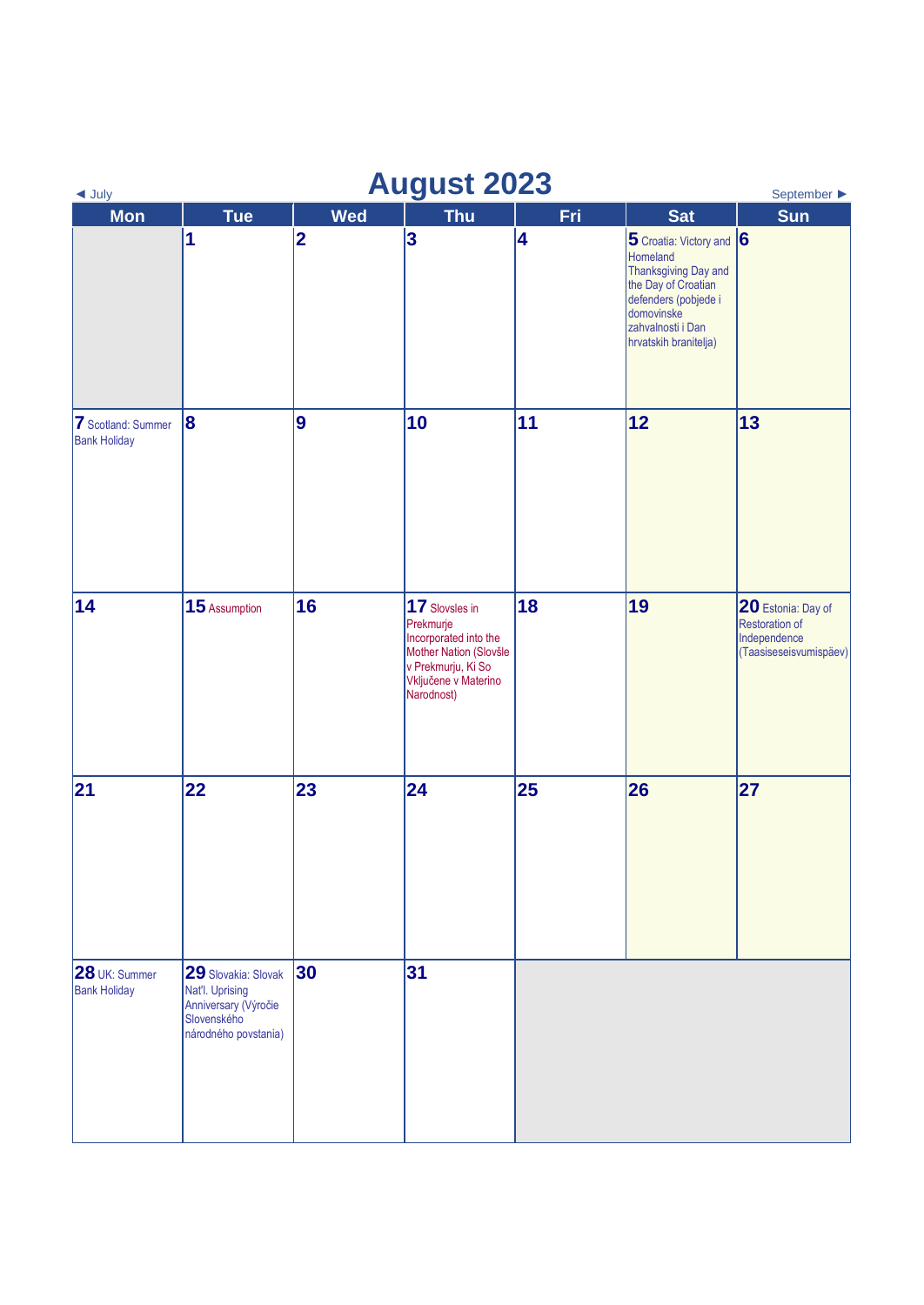| <b>September 2023</b><br>October $\blacktriangleright$<br>◀ August |                                 |                                                                  |                                                                                      |                                                                                                                     |            |                 |  |
|--------------------------------------------------------------------|---------------------------------|------------------------------------------------------------------|--------------------------------------------------------------------------------------|---------------------------------------------------------------------------------------------------------------------|------------|-----------------|--|
| <b>Mon</b>                                                         | <b>Tue</b>                      | <b>Wed</b>                                                       | <b>Thu</b>                                                                           | Fri                                                                                                                 | <b>Sat</b> | Sun             |  |
|                                                                    |                                 |                                                                  |                                                                                      | 1 Day of the<br>Constitution of the<br>Slovak Republic (Deň<br>Ústavy Slovenskej<br>Republiky)                      | 2          | $\vert 3 \vert$ |  |
| 4                                                                  | 5                               | 6 Bulgaria: Unification 7<br><b>Day</b> (Ден на<br>Съединението) |                                                                                      | 8 Feast of Our Lady of 9<br>Victories (Festa tal-<br>Madonna tal-Vitorji)                                           |            | 10              |  |
| 11                                                                 | 12                              | 13                                                               | 14                                                                                   | $15$ Day of<br>Restoration of the<br>Primorska Region to<br>the Motherland (Dan<br>Obnove Primorske na<br>Domovino) | 16         | 17              |  |
| 18 European<br>Heritage Days                                       | 19                              | 20                                                               | $21$ Malta:<br>Independence Day<br>(Jum I-Indipendenza)                              | 22 Bulgaria:<br>Independence Day<br>(Ден на<br>независимостта на<br>България)                                       | 23         | 24              |  |
| 25                                                                 | 26 European Day of<br>Languages | 27                                                               | 28 Czech Rep: St.<br>Wenceslas Day /<br>Czech Statehood Day<br>(Den české státnosti) | 29                                                                                                                  | 30         |                 |  |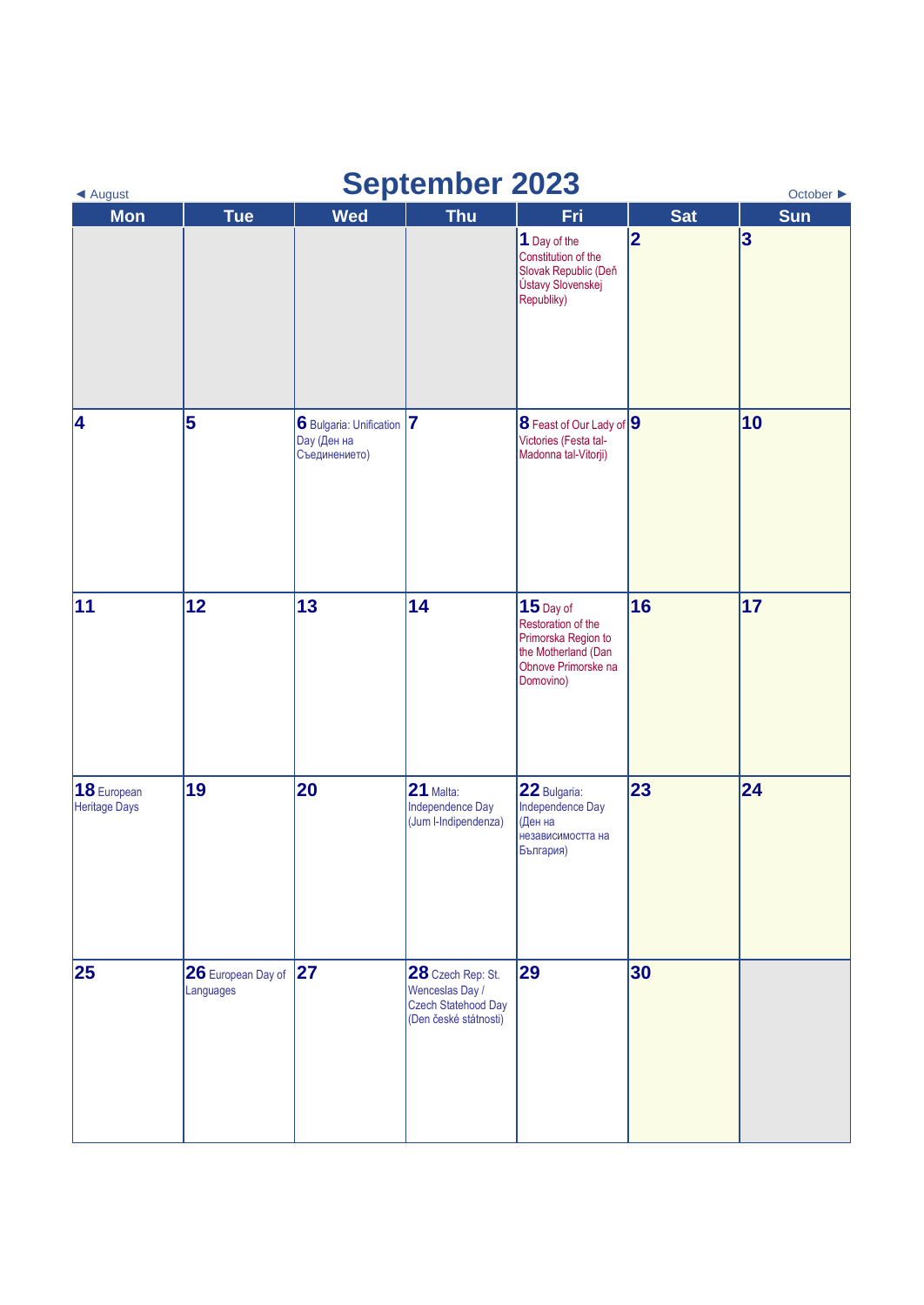| ◀ September                                                          | <b>October 2023</b><br>November $\blacktriangleright$                |                                                           |                                                           |     |                                                                        |                                                     |  |  |  |
|----------------------------------------------------------------------|----------------------------------------------------------------------|-----------------------------------------------------------|-----------------------------------------------------------|-----|------------------------------------------------------------------------|-----------------------------------------------------|--|--|--|
| <b>Mon</b>                                                           | <b>Tue</b>                                                           | <b>Wed</b>                                                | <b>Thu</b>                                                | Fri | <b>Sat</b>                                                             | <b>Sun</b>                                          |  |  |  |
|                                                                      |                                                                      |                                                           |                                                           |     |                                                                        | 1 Cyprus: Indep. Day                                |  |  |  |
| 2                                                                    | 3 Germany: German<br>Unity Day (Tag der<br><b>Deutschen Einheit)</b> | 4                                                         | 5                                                         | 6   | $\overline{7}$                                                         | 8 Croatia:<br>Independence Day<br>(Dan neovisnosti) |  |  |  |
| 9                                                                    | 10 Day Against the<br><b>Death Penalty</b>                           | 11                                                        | 12 Spain: Spain's<br>Nat'l. Day (Día de la<br>Hispanidad) | 13  | 14                                                                     | 15                                                  |  |  |  |
| 16 World Food Day                                                    | 17 Overcome<br><b>Extreme Poverty</b>                                | 18                                                        | 19                                                        | 20  | 21                                                                     | 22                                                  |  |  |  |
| 23 Hungary:<br>Republic Day (Nemzeti                                 | 24                                                                   | 25 European Day of 26 Austria: Austrian<br><b>Justice</b> | Nat'l. Day<br>(Nat'l.feiertag)                            | 27  | 28 Greece: Greek<br>Nat'l. / Ohi Day (To Oxi Ends<br>or Ημέρα του Όχι) | 29 Summer Time                                      |  |  |  |
| 30 Ireland: October<br>Holiday (Lá Saoire i mí<br>Dheireadh Fómhair) | 31 Germany:<br><b>Reformation Day</b><br>(Reformationstag)           |                                                           |                                                           |     |                                                                        |                                                     |  |  |  |

More Calendar Templates[: 2023,](https://www.wincalendar.com/2023-Calendar-with-EU-Holidays) [2024,](https://www.wincalendar.com/2024-Calendar-with-EU-Holidays) [Online Calendar](https://www.wincalendar.com/EU-Calendar/2023)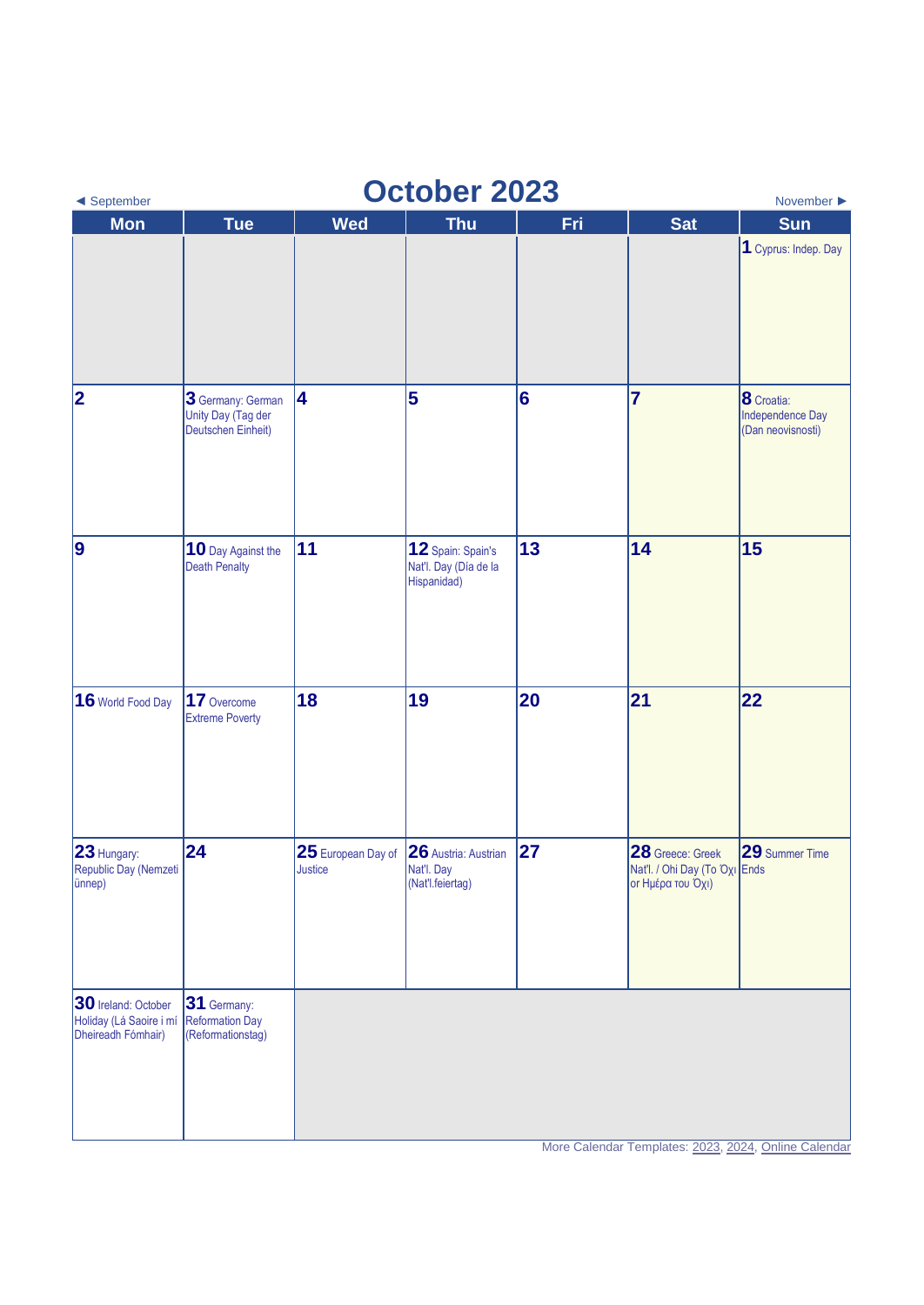| <b>November 2023</b><br>December $\blacktriangleright$<br>◀ October |            |                                                                     |                                                   |                                                                                                                                           |                                                             |     |  |  |
|---------------------------------------------------------------------|------------|---------------------------------------------------------------------|---------------------------------------------------|-------------------------------------------------------------------------------------------------------------------------------------------|-------------------------------------------------------------|-----|--|--|
| <b>Mon</b>                                                          | <b>Tue</b> | <b>Wed</b>                                                          | <b>Thu</b>                                        | Fri                                                                                                                                       | <b>Sat</b>                                                  | Sun |  |  |
|                                                                     |            | 1 All Saints' Day                                                   | 2 All Souls' Day                                  | $\vert$ 3                                                                                                                                 | 4                                                           | 5   |  |  |
| $\vert 6 \vert$                                                     | 7          | $\overline{\mathbf{8}}$                                             | 9                                                 | 10                                                                                                                                        | 11 France: Armistice<br>Day                                 | 12  |  |  |
| 13                                                                  | 14         | 15 Belgium: King's<br>Feast (Koningsdag)                            | 16                                                | 17 Czech Rep:<br>Struggle for Freedom & the Republic of Latvia<br>Democracy Day (Boje (Latvijas Republikas<br>za svobodu a<br>demokracii) | 18 Proclamation of<br>(Latvijas Republikas<br>proklamēšana) | 19  |  |  |
| 20                                                                  | 21         | 22 Germany: Day of<br>Repentance and<br>Prayer (Buß- und<br>Bettag) | 23 Rudolf Maister<br>Day (Dan Rudolfa<br>Maistra) | 24                                                                                                                                        | 25 Day Against<br>Domestic Violence                         | 26  |  |  |
| 27                                                                  | 28         | 29                                                                  | 30 Scotland: St.<br>Andrew's Day                  |                                                                                                                                           |                                                             |     |  |  |